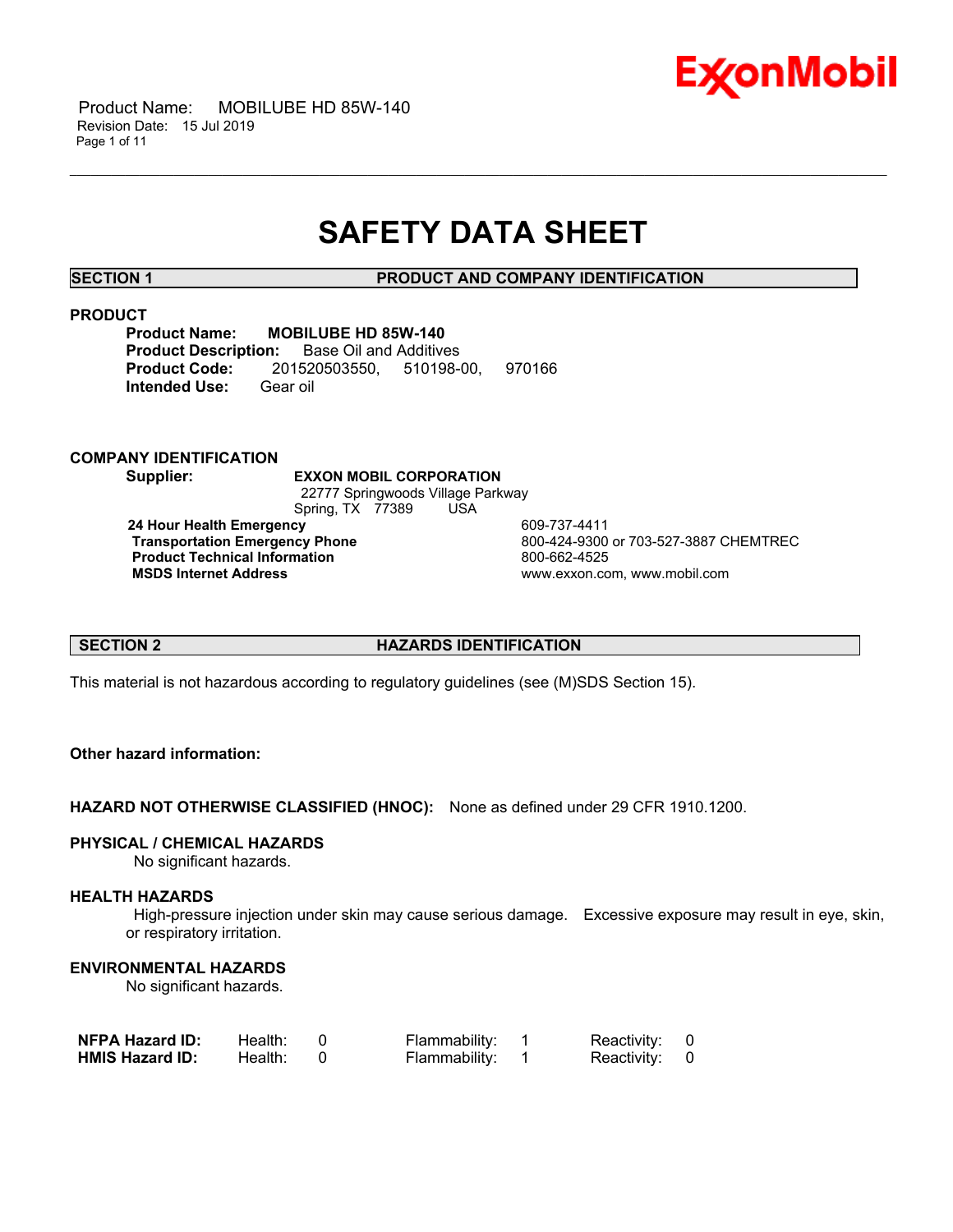

 Product Name: MOBILUBE HD 85W-140 Revision Date: 15 Jul 2019 Page 2 of 11

**NOTE:** This material should not be used for any other purpose than the intended use in Section 1 without expert advice. Health studies have shown that chemical exposure may cause potential human health risks which may vary from person to person.

\_\_\_\_\_\_\_\_\_\_\_\_\_\_\_\_\_\_\_\_\_\_\_\_\_\_\_\_\_\_\_\_\_\_\_\_\_\_\_\_\_\_\_\_\_\_\_\_\_\_\_\_\_\_\_\_\_\_\_\_\_\_\_\_\_\_\_\_\_\_\_\_\_\_\_\_\_\_\_\_\_\_\_\_\_\_\_\_\_\_\_\_\_\_\_\_\_\_\_\_\_\_\_\_\_\_\_\_\_\_\_\_\_\_\_\_\_\_

## **SECTION 3 COMPOSITION / INFORMATION ON INGREDIENTS**

This material is defined as a mixture.

#### **Hazardous Substance(s) or Complex Substance(s) required for disclosure**

| <b>Name</b>                        | CAS#                |                | <b>GHS Hazard Codes</b>                                                        |
|------------------------------------|---------------------|----------------|--------------------------------------------------------------------------------|
|                                    |                     | Concentration* |                                                                                |
| LONG-CHAIN ALKENYL AMINE           | 112-90-3            | $0.1 - 5.25\%$ | H302, H304, H335.<br>H314(1B), H373, H400(M<br>factor 10), H410(M factor<br>10 |
| <b>OLEFIN SULFIDE</b>              | 68937-96-2          | $-5\%$         | H227, H317, H402, H412                                                         |
| PHOSPHORIC ACID ESTERS, AMINE SALT | <b>CONFIDENTIAL</b> | $0.1 - 5.1\%$  | H227, H302, H317, H318, I<br>H401, H411                                        |

\* All concentrations are percent by weight unless material is a gas. Gas concentrations are in percent by volume.

As per paragraph (i) of 29 CFR 1910.1200, formulation is considered a trade secret and specific chemical identity and exact percentage (concentration) of composition may have been withheld. Specific chemical identity and exact percentage composition will be provided to health professionals, employees, or designated representatives in accordance with applicable provisions of paragraph (i).

#### **SECTION 4 FIRST AID MEASURES**

#### **INHALATION**

Remove from further exposure. For those providing assistance, avoid exposure to yourself or others. Use adequate respiratory protection. If respiratory irritation, dizziness, nausea, or unconsciousness occurs, seek immediate medical assistance. If breathing has stopped, assist ventilation with a mechanical device or use mouth-to-mouth resuscitation.

#### **SKIN CONTACT**

Wash contact areas with soap and water. If product is injected into or under the skin, or into any part of the body, regardless of the appearance of the wound or its size, the individual should be evaluated immediately by a physician as a surgical emergency. Even though initial symptoms from high pressure injection may be minimal or absent, early surgical treatment within the first few hours may significantly reduce the ultimate extent of injury.

#### **EYE CONTACT**

Flush thoroughly with water. If irritation occurs, get medical assistance.

#### **INGESTION**

First aid is normally not required. Seek medical attention if discomfort occurs.

#### **SECTION 5 FIRE FIGHTING MEASURES**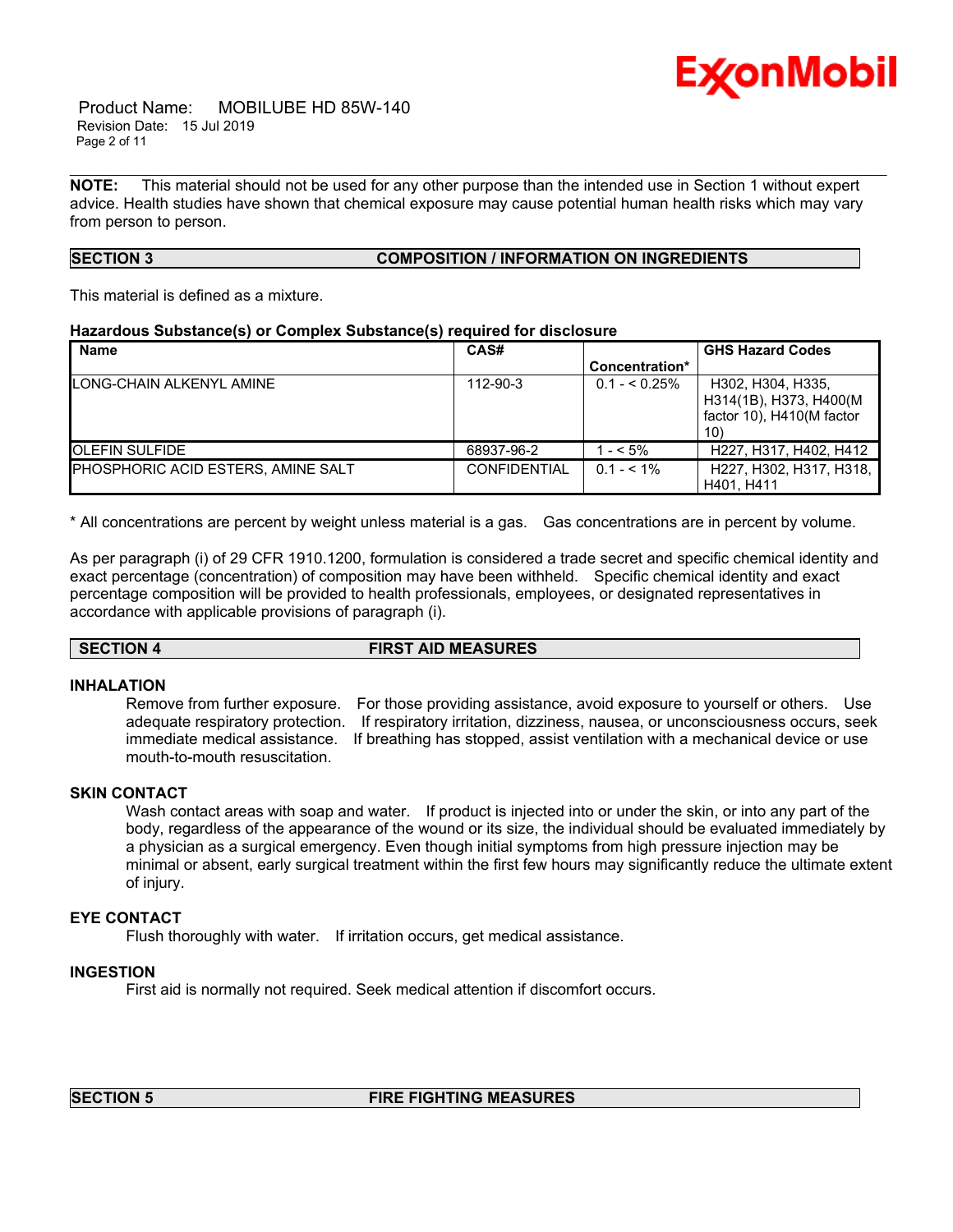## Ex⁄onMobil

 Product Name: MOBILUBE HD 85W-140 Revision Date: 15 Jul 2019 Page 3 of 11

### **EXTINGUISHING MEDIA**

**Appropriate Extinguishing Media:** Use water fog, foam, dry chemical or carbon dioxide (CO2) to extinguish flames.

\_\_\_\_\_\_\_\_\_\_\_\_\_\_\_\_\_\_\_\_\_\_\_\_\_\_\_\_\_\_\_\_\_\_\_\_\_\_\_\_\_\_\_\_\_\_\_\_\_\_\_\_\_\_\_\_\_\_\_\_\_\_\_\_\_\_\_\_\_\_\_\_\_\_\_\_\_\_\_\_\_\_\_\_\_\_\_\_\_\_\_\_\_\_\_\_\_\_\_\_\_\_\_\_\_\_\_\_\_\_\_\_\_\_\_\_\_\_

**Inappropriate Extinguishing Media:** Straight Streams of Water

### **FIRE FIGHTING**

**Fire Fighting Instructions:** Evacuate area. Prevent runoff from fire control or dilution from entering streams, sewers, or drinking water supply. Firefighters should use standard protective equipment and in enclosed spaces, self-contained breathing apparatus (SCBA). Use water spray to cool fire exposed surfaces and to protect personnel.

**Hazardous Combustion Products:** Aldehydes, Incomplete combustion products, Oxides of carbon, Smoke, Fume, Sulfur oxides

#### **FLAMMABILITY PROPERTIES**

**Flash Point [Method]:** >200°C (392°F) [ASTM D-92] **Flammable Limits (Approximate volume % in air):** LEL: 0.9 UEL: 7.0 **Autoignition Temperature:** N/D

## **SECTION 6 ACCIDENTAL RELEASE MEASURES**

#### **NOTIFICATION PROCEDURES**

In the event of a spill or accidental release, notify relevant authorities in accordance with all applicable regulations. US regulations require reporting releases of this material to the environment which exceed the applicable reportable quantity or oil spills which could reach any waterway including intermittent dry creeks. The National Response Center can be reached at (800)424-8802.

#### **PROTECTIVE MEASURES**

Avoid contact with spilled material. See Section 5 for fire fighting information. See the Hazard Identification Section for Significant Hazards. See Section 4 for First Aid Advice. See Section 8 for advice on the minimum requirements for personal protective equipment. Additional protective measures may be necessary, depending on the specific circumstances and/or the expert judgment of the emergency responders.

For emergency responders: Respiratory protection: respiratory protection will be necessary only in special cases, e.g., formation of mists. Half-face or full-face respirator with filter(s) for dust/organic vapor or Self Contained Breathing Apparatus (SCBA) can be used depending on the size of spill and potential level of exposure. If the exposure cannot be completely characterized or an oxygen deficient atmosphere is possible or anticipated, SCBA is recommended. Work gloves that are resistant to hydrocarbons are recommended. Gloves made of polyvinyl acetate (PVA) are not water-resistant and are not suitable for emergency use. Chemical goggles are recommended if splashes or contact with eyes is possible. Small spills: normal antistatic work clothes are usually adequate. Large spills: full body suit of chemical resistant, antistatic material is recommended.

#### **SPILL MANAGEMENT**

Land Spill: Stop leak if you can do it without risk. Recover by pumping or with suitable absorbent.

**Water Spill:** Stop leak if you can do it without risk. Confine the spill immediately with booms. Warn other shipping. Remove from the surface by skimming or with suitable absorbents. Seek the advice of a specialist before using dispersants.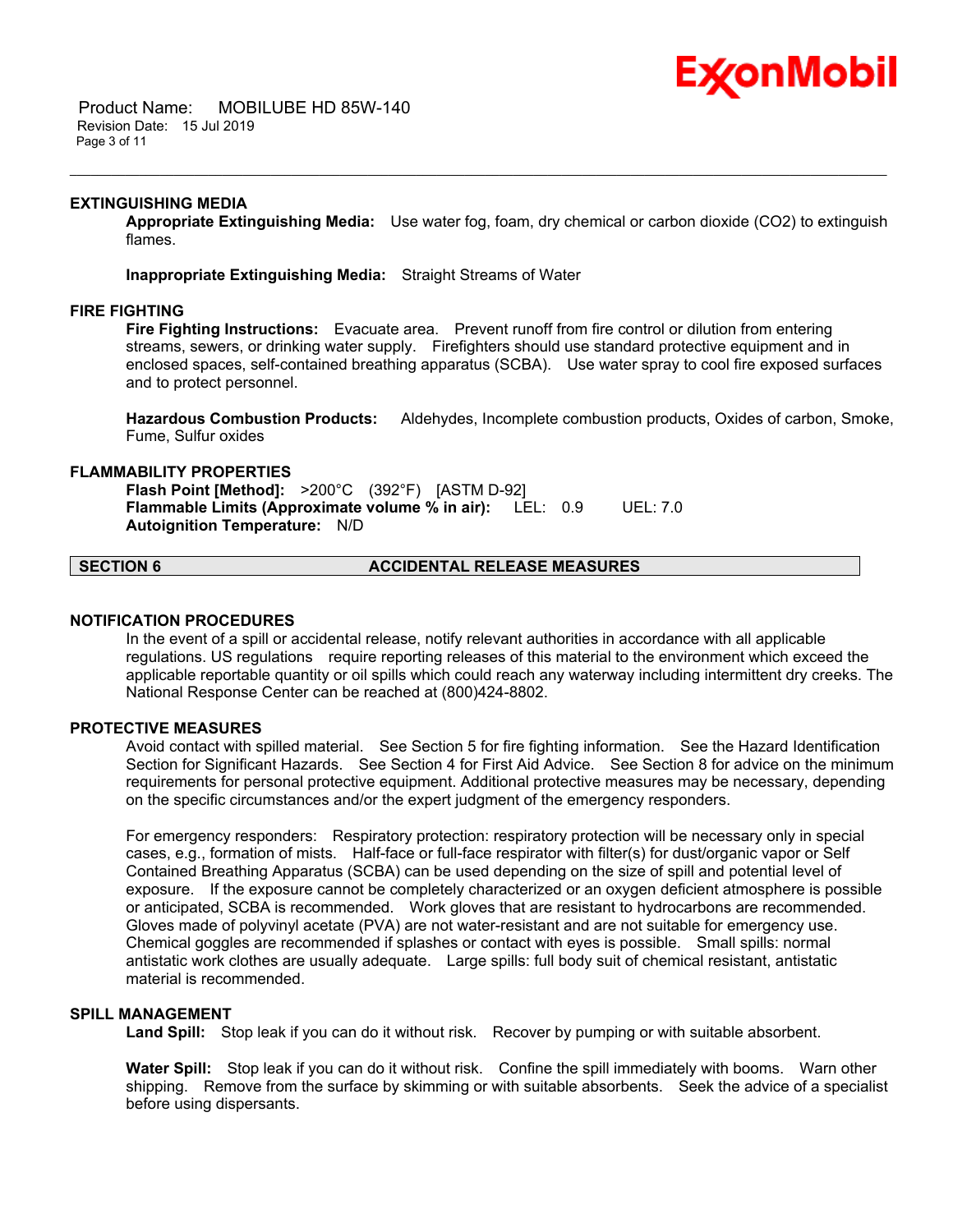

 Product Name: MOBILUBE HD 85W-140 Revision Date: 15 Jul 2019 Page 4 of 11

> Water spill and land spill recommendations are based on the most likely spill scenario for this material; however, geographic conditions, wind, temperature, (and in the case of a water spill) wave and current direction and speed may greatly influence the appropriate action to be taken. For this reason, local experts should be consulted. Note: Local regulations may prescribe or limit action to be taken.

#### **ENVIRONMENTAL PRECAUTIONS**

Large Spills: Dike far ahead of liquid spill for later recovery and disposal. Prevent entry into waterways, sewers, basements or confined areas.

\_\_\_\_\_\_\_\_\_\_\_\_\_\_\_\_\_\_\_\_\_\_\_\_\_\_\_\_\_\_\_\_\_\_\_\_\_\_\_\_\_\_\_\_\_\_\_\_\_\_\_\_\_\_\_\_\_\_\_\_\_\_\_\_\_\_\_\_\_\_\_\_\_\_\_\_\_\_\_\_\_\_\_\_\_\_\_\_\_\_\_\_\_\_\_\_\_\_\_\_\_\_\_\_\_\_\_\_\_\_\_\_\_\_\_\_\_\_

**SECTION 7 HANDLING AND STORAGE** 

#### **HANDLING**

 Prevent small spills and leakage to avoid slip hazard. Material can accumulate static charges which may cause an electrical spark (ignition source). When the material is handled in bulk, an electrical spark could ignite any flammable vapors from liquids or residues that may be present (e.g., during switch-loading operations). Use proper bonding and/or ground procedures. However, bonding and grounds may not eliminate the hazard from static accumulation. Consult local applicable standards for guidance. Additional references include American Petroleum Institute 2003 (Protection Against Ignitions Arising out of Static, Lightning and Stray Currents) or National Fire Protection Agency 77 (Recommended Practice on Static Electricity) or CENELEC CLC/TR 50404 (Electrostatics - Code of practice for the avoidance of hazards due to static electricity).

**Static Accumulator:** This material is a static accumulator.

#### **STORAGE**

The type of container used to store the material may affect static accumulation and dissipation. Do not store in open or unlabelled containers. Keep away from incompatible materials.

#### **SECTION 8 EXPOSURE CONTROLS / PERSONAL PROTECTION**

**Exposure limits/standards for materials that can be formed when handling this product:** When mists/aerosols can occur the following are recommended: 5 mg/m<sup>3</sup> - ACGIH TLV (inhalable fraction), 5 mg/m<sup>3</sup> - OSHA PEL.

NOTE: Limits/standards shown for guidance only. Follow applicable regulations.

No biological limits allocated.

### **ENGINEERING CONTROLS**

The level of protection and types of controls necessary will vary depending upon potential exposure conditions. Control measures to consider:

No special requirements under ordinary conditions of use and with adequate ventilation.

#### **PERSONAL PROTECTION**

Personal protective equipment selections vary based on potential exposure conditions such as applications,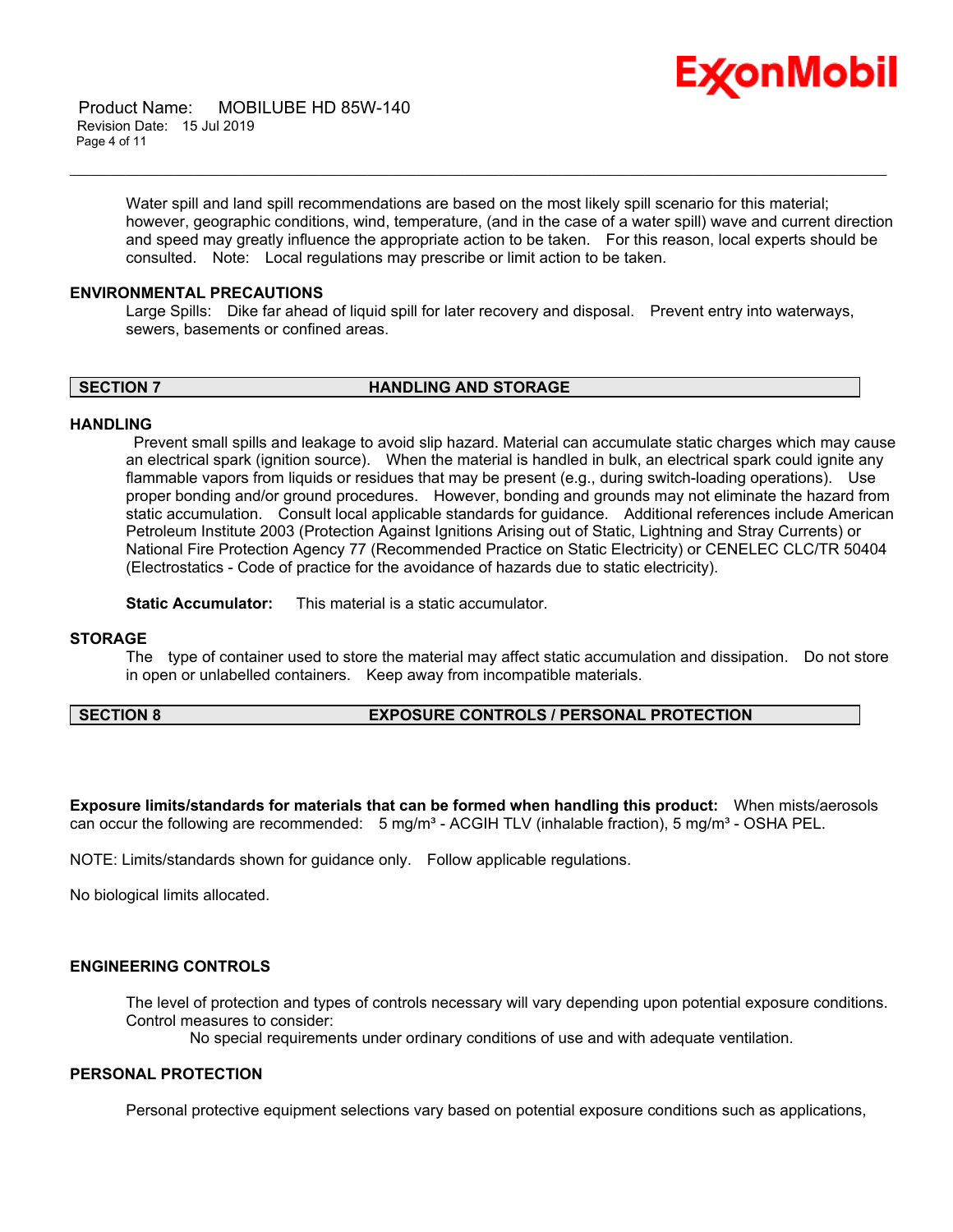# Ex⁄onMobil

 Product Name: MOBILUBE HD 85W-140 Revision Date: 15 Jul 2019 Page 5 of 11

\_\_\_\_\_\_\_\_\_\_\_\_\_\_\_\_\_\_\_\_\_\_\_\_\_\_\_\_\_\_\_\_\_\_\_\_\_\_\_\_\_\_\_\_\_\_\_\_\_\_\_\_\_\_\_\_\_\_\_\_\_\_\_\_\_\_\_\_\_\_\_\_\_\_\_\_\_\_\_\_\_\_\_\_\_\_\_\_\_\_\_\_\_\_\_\_\_\_\_\_\_\_\_\_\_\_\_\_\_\_\_\_\_\_\_\_\_\_ handling practices, concentration and ventilation. Information on the selection of protective equipment for use with this material, as provided below, is based upon intended, normal usage.

**Respiratory Protection:** If engineering controls do not maintain airborne contaminant concentrations at a level which is adequate to protect worker health, an approved respirator may be appropriate. Respirator selection, use, and maintenance must be in accordance with regulatory requirements, if applicable. Types of respirators to be considered for this material include:

No special requirements under ordinary conditions of use and with adequate ventilation.

For high airborne concentrations, use an approved supplied-air respirator, operated in positive pressure mode. Supplied air respirators with an escape bottle may be appropriate when oxygen levels are inadequate, gas/vapor warning properties are poor, or if air purifying filter capacity/rating may be exceeded.

**Hand Protection:** Any specific glove information provided is based on published literature and glove manufacturer data. Glove suitability and breakthrough time will differ depending on the specific use conditions. Contact the glove manufacturer for specific advice on glove selection and breakthrough times for your use conditions. Inspect and replace worn or damaged gloves. The types of gloves to be considered for this material include:

No protection is ordinarily required under normal conditions of use.

**Eye Protection:** If contact is likely, safety glasses with side shields are recommended.

**Skin and Body Protection:** Any specific clothing information provided is based on published literature or manufacturer data. The types of clothing to be considered for this material include:

 No skin protection is ordinarily required under normal conditions of use. In accordance with good industrial hygiene practices, precautions should be taken to avoid skin contact.

**Specific Hygiene Measures:** Always observe good personal hygiene measures, such as washing after handling the material and before eating, drinking, and/or smoking. Routinely wash work clothing and protective equipment to remove contaminants. Discard contaminated clothing and footwear that cannot be cleaned. Practice good housekeeping.

#### **ENVIRONMENTAL CONTROLS**

 Comply with applicable environmental regulations limiting discharge to air, water and soil. Protect the environment by applying appropriate control measures to prevent or limit emissions.

## **SECTION 9 PHYSICAL AND CHEMICAL PROPERTIES**

**Note: Physical and chemical properties are provided for safety, health and environmental considerations only and may not fully represent product specifications. Contact the Supplier for additional information.**

#### **GENERAL INFORMATION**

**Physical State:** Liquid **Color:** Dark Brown **Odor:** Characteristic **Odor Threshold:** N/D

**IMPORTANT HEALTH, SAFETY, AND ENVIRONMENTAL INFORMATION Relative Density (at 15.6 °C):** 0.905 **Flammability (Solid, Gas):** N/A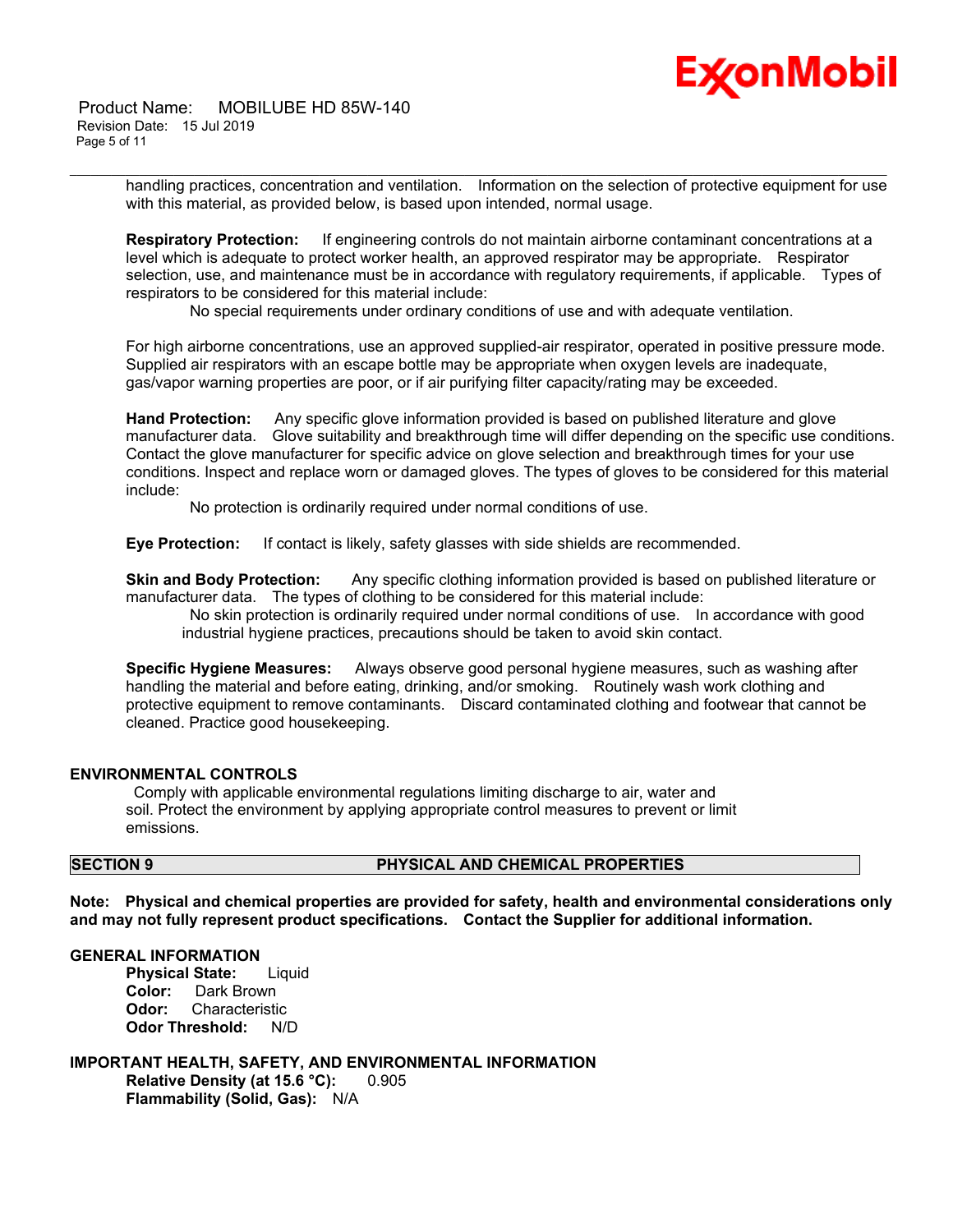

 Product Name: MOBILUBE HD 85W-140 Revision Date: 15 Jul 2019 Page 6 of 11

> **Flash Point [Method]:** >200°C (392°F) [ASTM D-92] **Flammable Limits (Approximate volume % in air):** LEL: 0.9 UEL: 7.0 **Autoignition Temperature:** N/D **Boiling Point / Range:** > 316°C (600°F) **Decomposition Temperature:** N/D **Vapor Density (Air = 1):** > 2 at 101 kPa **Vapor Pressure:** < 0.013 kPa (0.1 mm Hg) at 20 °C **Evaporation Rate (n-butyl acetate = 1):** N/D **pH:** N/A **Log Pow (n-Octanol/Water Partition Coefficient):** > 3.5 **Solubility in Water:** Negligible **Viscosity:** 373 cSt (373 mm2/sec) at 40 °C | 28 cSt (28 mm2/sec) at 100 °C [ASTM D 445] **Oxidizing Properties:** See Hazards Identification Section.

\_\_\_\_\_\_\_\_\_\_\_\_\_\_\_\_\_\_\_\_\_\_\_\_\_\_\_\_\_\_\_\_\_\_\_\_\_\_\_\_\_\_\_\_\_\_\_\_\_\_\_\_\_\_\_\_\_\_\_\_\_\_\_\_\_\_\_\_\_\_\_\_\_\_\_\_\_\_\_\_\_\_\_\_\_\_\_\_\_\_\_\_\_\_\_\_\_\_\_\_\_\_\_\_\_\_\_\_\_\_\_\_\_\_\_\_\_\_

#### **OTHER INFORMATION**

**Freezing Point:** N/D **Melting Point:** N/A **Pour Point:** -15°C (5°F) **DMSO Extract (mineral oil only), IP-346:** < 3 %wt

#### **SECTION 10 STABILITY AND REACTIVITY**

**REACTIVITY:** See sub-sections below.

**STABILITY:** Material is stable under normal conditions.

**CONDITIONS TO AVOID:** Excessive heat. High energy sources of ignition.

**MATERIALS TO AVOID:** Strong oxidizers

**HAZARDOUS DECOMPOSITION PRODUCTS:** Material does not decompose at ambient temperatures.

**POSSIBILITY OF HAZARDOUS REACTIONS:** Hazardous polymerization will not occur.

#### **SECTION 11 TOXICOLOGICAL INFORMATION**

#### **INFORMATION ON TOXICOLOGICAL EFFECTS**

| <b>Hazard Class</b>                                           | <b>Conclusion / Remarks</b>                                                                      |  |  |
|---------------------------------------------------------------|--------------------------------------------------------------------------------------------------|--|--|
| <b>Inhalation</b>                                             |                                                                                                  |  |  |
| Acute Toxicity: No end point data for<br>material.            | Minimally Toxic. Based on assessment of the components.                                          |  |  |
| Irritation: No end point data for material.                   | Negligible hazard at ambient/normal handling temperatures.                                       |  |  |
| Ingestion                                                     |                                                                                                  |  |  |
| Acute Toxicity: No end point data for<br>material.            | Minimally Toxic. Based on assessment of the components.                                          |  |  |
| <b>Skin</b>                                                   |                                                                                                  |  |  |
| Acute Toxicity: No end point data for<br>material.            | Minimally Toxic. Based on assessment of the components.                                          |  |  |
| Skin Corrosion/Irritation: No end point data<br>for material. | Negligible irritation to skin at ambient temperatures. Based on<br>assessment of the components. |  |  |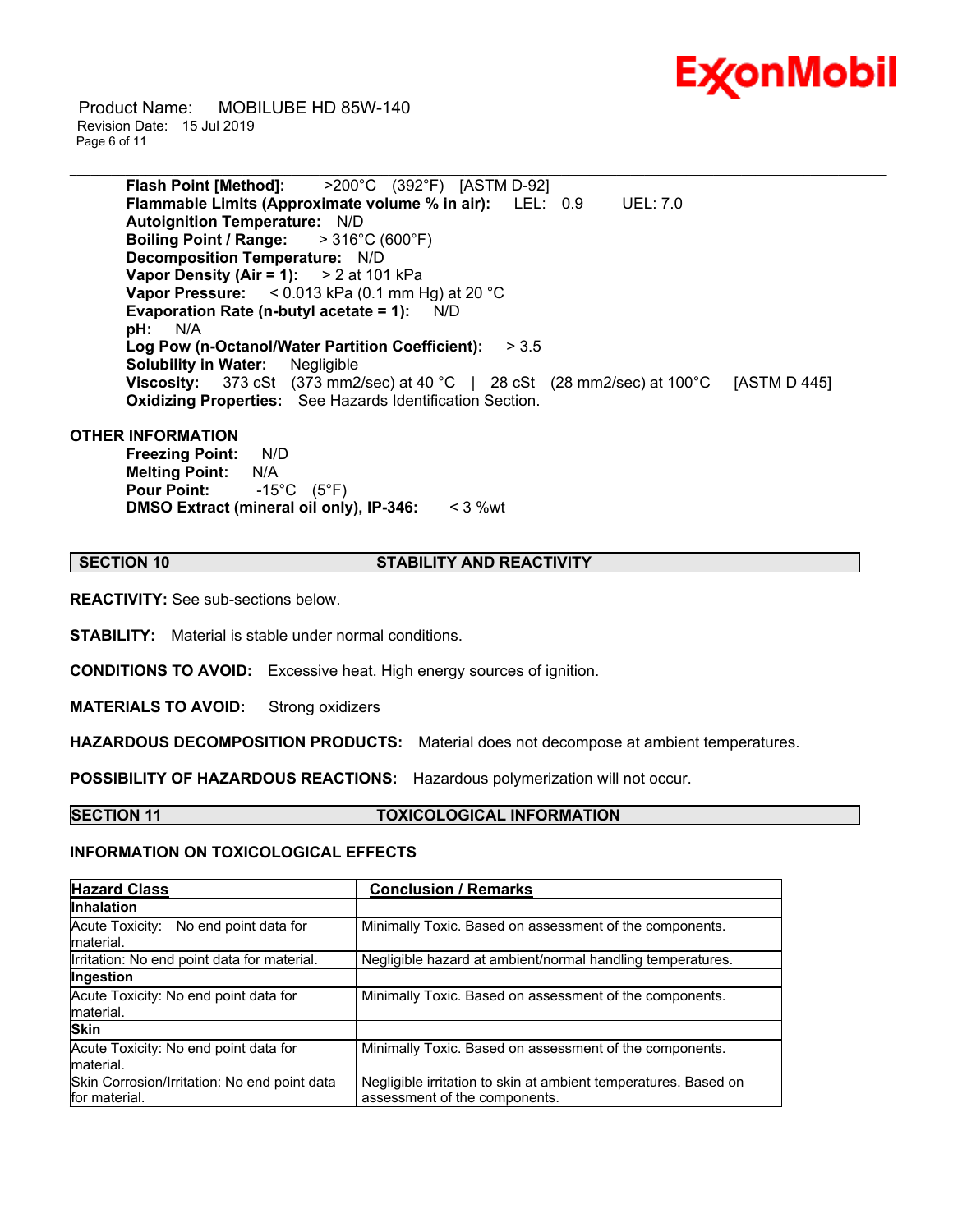

 Product Name: MOBILUBE HD 85W-140 Revision Date: 15 Jul 2019 Page 7 of 11

| Eye                                               |                                                                  |  |  |
|---------------------------------------------------|------------------------------------------------------------------|--|--|
| Serious Eye Damage/Irritation: No end point       | May cause mild, short-lasting discomfort to eyes. Based on       |  |  |
| data for material.                                | assessment of the components.                                    |  |  |
| <b>Sensitization</b>                              |                                                                  |  |  |
| Respiratory Sensitization: No end point data      | Not expected to be a respiratory sensitizer.                     |  |  |
| lfor material.                                    |                                                                  |  |  |
| Skin Sensitization: No end point data for         | Not expected to be a skin sensitizer. Based on assessment of the |  |  |
| material.                                         | components.                                                      |  |  |
| <b>Aspiration:</b> Data available.                | Not expected to be an aspiration hazard. Based on physico-       |  |  |
|                                                   | chemical properties of the material.                             |  |  |
| Germ Cell Mutagenicity: No end point data         | Not expected to be a germ cell mutagen. Based on assessment of   |  |  |
| lfor material.                                    | the components.                                                  |  |  |
| Carcinogenicity: No end point data for            | Not expected to cause cancer. Based on assessment of the         |  |  |
| material.                                         | components.                                                      |  |  |
| <b>Reproductive Toxicity:</b> No end point data   | Not expected to be a reproductive toxicant. Based on assessment  |  |  |
| lfor material.                                    | of the components.                                               |  |  |
| <b>Lactation:</b> No end point data for material. | Not expected to cause harm to breast-fed children.               |  |  |
| <b>Specific Target Organ Toxicity (STOT)</b>      |                                                                  |  |  |
| Single Exposure: No end point data for            | Not expected to cause organ damage from a single exposure.       |  |  |
| lmaterial.                                        |                                                                  |  |  |
| Repeated Exposure: No end point data for          | Not expected to cause organ damage from prolonged or repeated    |  |  |
| lmaterial.                                        | exposure. Based on assessment of the components.                 |  |  |

\_\_\_\_\_\_\_\_\_\_\_\_\_\_\_\_\_\_\_\_\_\_\_\_\_\_\_\_\_\_\_\_\_\_\_\_\_\_\_\_\_\_\_\_\_\_\_\_\_\_\_\_\_\_\_\_\_\_\_\_\_\_\_\_\_\_\_\_\_\_\_\_\_\_\_\_\_\_\_\_\_\_\_\_\_\_\_\_\_\_\_\_\_\_\_\_\_\_\_\_\_\_\_\_\_\_\_\_\_\_\_\_\_\_\_\_\_\_

#### **OTHER INFORMATION For the product itself:**

Repeated and/or prolonged exposure may cause irritation to the skin, eyes, or respiratory tract. Component concentrations in this formulation would not be expected to cause skin sensitization, based on tests of the components, this formulation, or similar formulations.

#### **Contains:**

Base oil severely refined: Not carcinogenic in animal studies. Representative material passes IP-346, Modified Ames test, and/or other screening tests. Dermal and inhalation studies showed minimal effects; lung non-specific infiltration of immune cells, oil deposition and minimal granuloma formation. Not sensitizing in test animals.

#### **The following ingredients are cited on the lists below:** None.

|               | --REGULATORY LISTS SEARCHED-- |               |  |
|---------------|-------------------------------|---------------|--|
| 1 = NTP CARC  | $3 = IARC 1$                  | $5 = IARC2B$  |  |
| $2 = NTP$ SUS | $4 = IARC 2A$                 | 6 = OSHA CARC |  |

## **SECTION 12 ECOLOGICAL INFORMATION**

The information given is based on data for the material, components of the material, or for similar materials, through the application of bridging principals.

#### **ECOTOXICITY**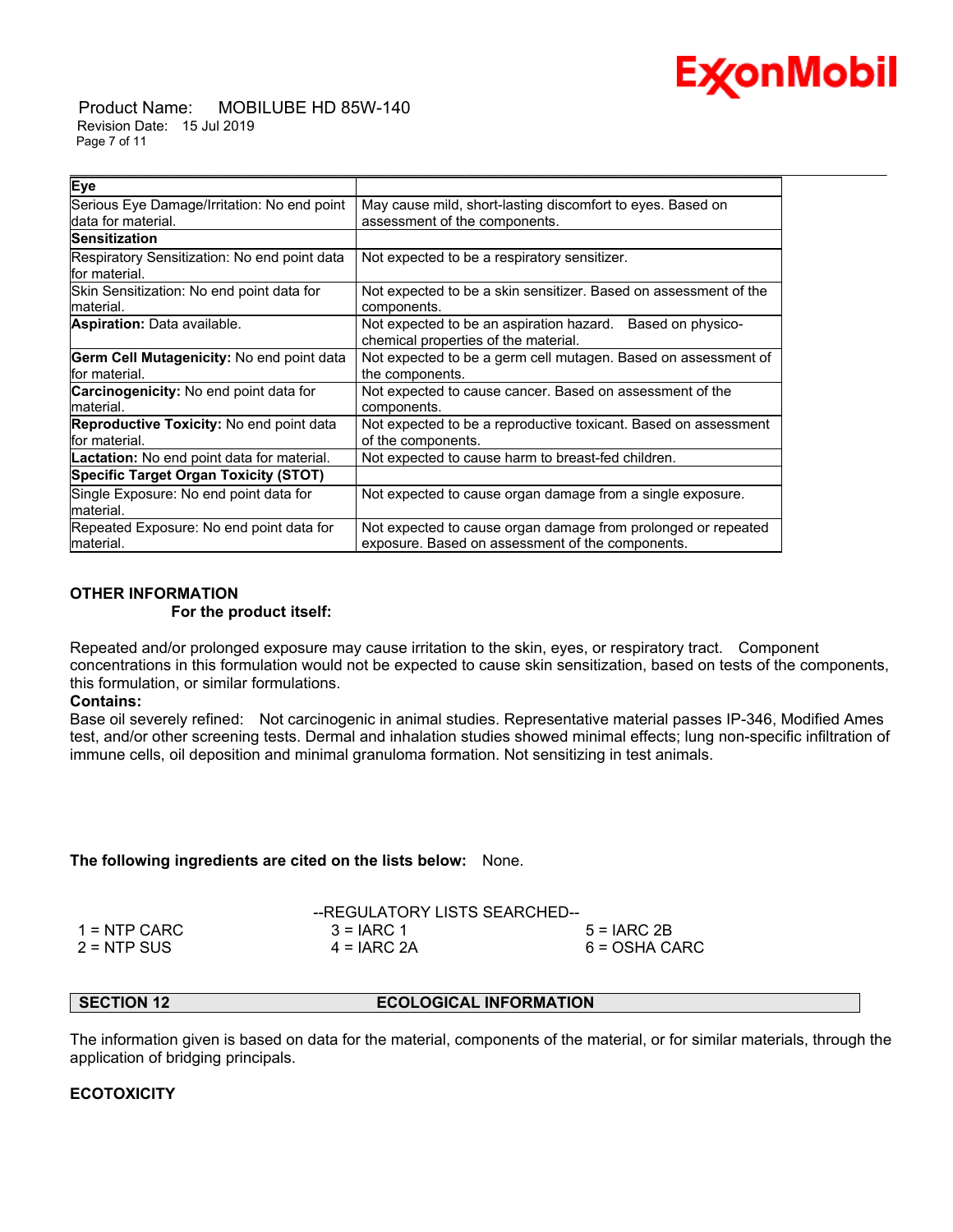## Ex⁄onMobil

 Product Name: MOBILUBE HD 85W-140 Revision Date: 15 Jul 2019 Page 8 of 11

Material -- Not expected to be harmful to aquatic organisms.

### **MOBILITY**

 Base oil component -- Low solubility and floats and is expected to migrate from water to the land. Expected to partition to sediment and wastewater solids.

\_\_\_\_\_\_\_\_\_\_\_\_\_\_\_\_\_\_\_\_\_\_\_\_\_\_\_\_\_\_\_\_\_\_\_\_\_\_\_\_\_\_\_\_\_\_\_\_\_\_\_\_\_\_\_\_\_\_\_\_\_\_\_\_\_\_\_\_\_\_\_\_\_\_\_\_\_\_\_\_\_\_\_\_\_\_\_\_\_\_\_\_\_\_\_\_\_\_\_\_\_\_\_\_\_\_\_\_\_\_\_\_\_\_\_\_\_\_

#### **PERSISTENCE AND DEGRADABILITY**

#### **Biodegradation:**

Base oil component -- Expected to be inherently biodegradable

#### **BIOACCUMULATION POTENTIAL**

 Base oil component -- Has the potential to bioaccumulate, however metabolism or physical properties may reduce the bioconcentration or limit bioavailability.

## **SECTION 13 DISPOSAL CONSIDERATIONS**

Disposal recommendations based on material as supplied. Disposal must be in accordance with current applicable laws and regulations, and material characteristics at time of disposal.

#### **DISPOSAL RECOMMENDATIONS**

 Product is suitable for burning in an enclosed controlled burner for fuel value or disposal by supervised incineration at very high temperatures to prevent formation of undesirable combustion products. Protect the environment. Dispose of used oil at designated sites. Minimize skin contact. Do not mix used oils with solvents, brake fluids or coolants.

## **REGULATORY DISPOSAL INFORMATION**

 RCRA Information: The unused product, in our opinion, is not specifically listed by the EPA as a hazardous waste (40 CFR, Part 261D), nor is it formulated to contain materials which are listed as hazardous wastes. It does not exhibit the hazardous characteristics of ignitability, corrositivity or reactivity and is not formulated with contaminants as determined by the Toxicity Characteristic Leaching Procedure (TCLP). However, used product may be regulated.

**Empty Container Warning** Empty Container Warning (where applicable): Empty containers may contain residue and can be dangerous. Do not attempt to refill or clean containers without proper instructions. Empty drums should be completely drained and safely stored until appropriately reconditioned or disposed. Empty containers should be taken for recycling, recovery, or disposal through suitably qualified or licensed contractor and in accordance with governmental regulations. DO NOT PRESSURISE, CUT, WELD, BRAZE, SOLDER, DRILL, GRIND, OR EXPOSE SUCH CONTAINERS TO HEAT, FLAME, SPARKS, STATIC ELECTRICITY, OR OTHER SOURCES OF IGNITION. THEY MAY EXPLODE AND CAUSE INJURY OR DEATH.

#### **SECTION 14 TRANSPORT INFORMATION**

**LAND (DOT):** Not Regulated for Land Transport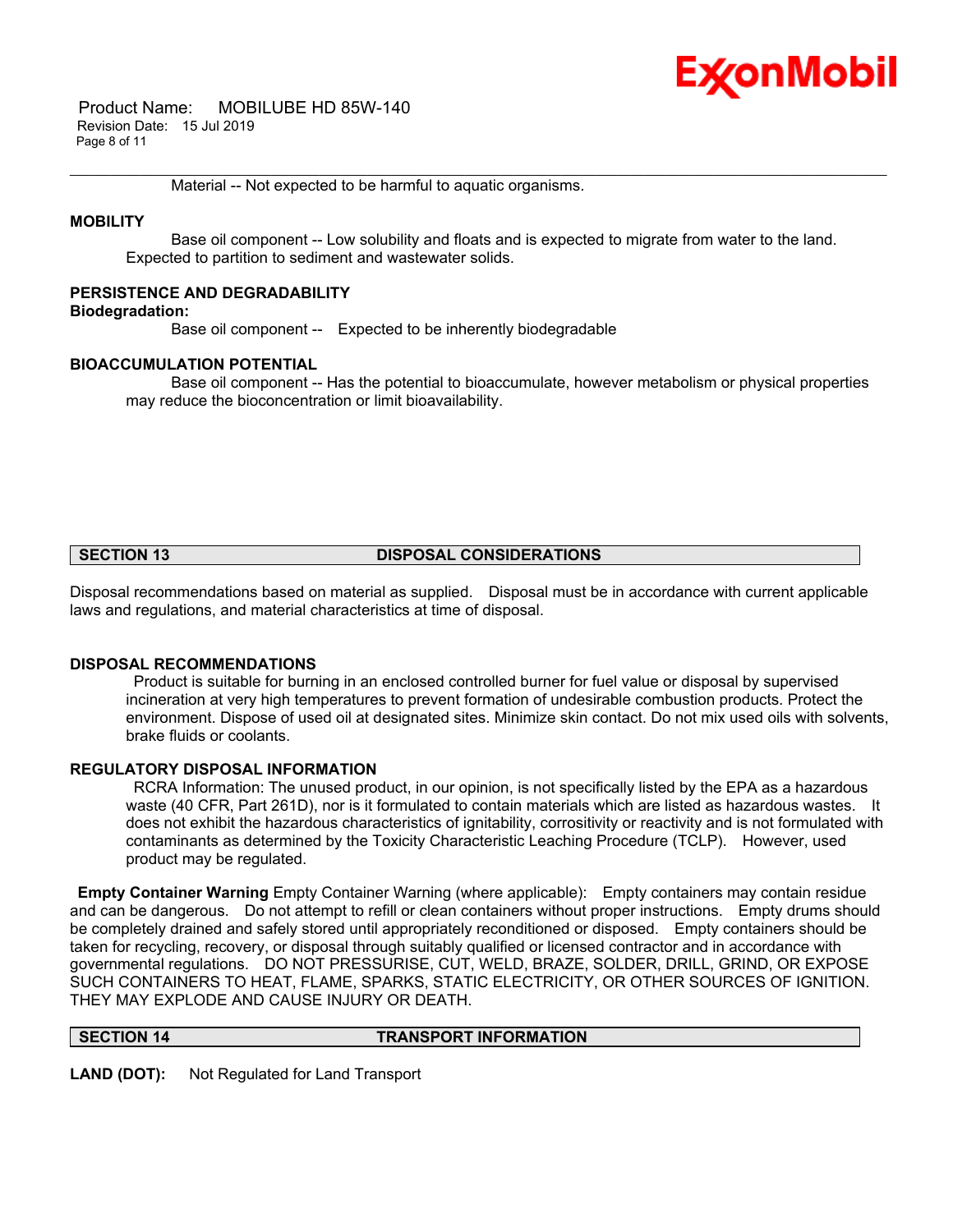

 Product Name: MOBILUBE HD 85W-140 Revision Date: 15 Jul 2019 Page 9 of 11

**LAND (TDG):** Not Regulated for Land Transport

**SEA (IMDG):** Not Regulated for Sea Transport according to IMDG-Code

**Marine Pollutant:** No

**AIR (IATA):** Not Regulated for Air Transport

#### **SECTION 15 REGULATORY INFORMATION**

**OSHA HAZARD COMMUNICATION STANDARD:** This material is not considered hazardous in accordance with OSHA HazCom 2012, 29 CFR 1910.1200.

\_\_\_\_\_\_\_\_\_\_\_\_\_\_\_\_\_\_\_\_\_\_\_\_\_\_\_\_\_\_\_\_\_\_\_\_\_\_\_\_\_\_\_\_\_\_\_\_\_\_\_\_\_\_\_\_\_\_\_\_\_\_\_\_\_\_\_\_\_\_\_\_\_\_\_\_\_\_\_\_\_\_\_\_\_\_\_\_\_\_\_\_\_\_\_\_\_\_\_\_\_\_\_\_\_\_\_\_\_\_\_\_\_\_\_\_\_\_

**Listed or exempt from listing/notification on the following chemical inventories:** AICS, DSL, ENCS, IECSC, ISHL, KECI, PICCS, TCSI, TSCA

**SARA 302:** No chemicals in this material are subject to the reporting requirements of SARA Title III, Section 302

#### **SARA (311/312) REPORTABLE GHS HAZARD CLASSES:** None.

**SARA (313) TOXIC RELEASE INVENTORY:** This material contains no chemicals subject to the supplier notification requirements of the SARA 313 Toxic Release Program.

#### **The following ingredients are cited on the lists below:**

| <b>Chemical Name</b>                                                           | <b>CAS Number</b> | <b>List Citations</b> |
|--------------------------------------------------------------------------------|-------------------|-----------------------|
| <b>ISEVERELY HYDROTREATED</b><br><b>HEAVY PARAFFINIC</b><br><b>IDISTILLATE</b> | 64742-54-7        | 19                    |

|                 | --REGULATORY LISTS SEARCHED-- |                     |               |
|-----------------|-------------------------------|---------------------|---------------|
| $1 = ACGIH ALL$ | $6 = TSCA 5a2$                | $11 = CA$ P65 REPRO | $16$ = MN RTK |
| $2 = ACGIH A1$  | $7 = TSCA5e$                  | $12 = CA RTK$       | $17 = NJ RTK$ |
| $3 = ACGIH A2$  | $8 = TSCA6$                   | $13 = IL$ RTK       | $18 = PA RTK$ |
| $4 = OSHA Z$    | $9 = TSCA 12b$                | 14 = LA RTK         | $19 = R1 RTK$ |
| $5 = TSCA 4$    | $10$ = CA P65 CARC            | $15 = M1 293$       |               |

Code key: CARC=Carcinogen; REPRO=Reproductive

#### **SECTION 16 OTHER INFORMATION**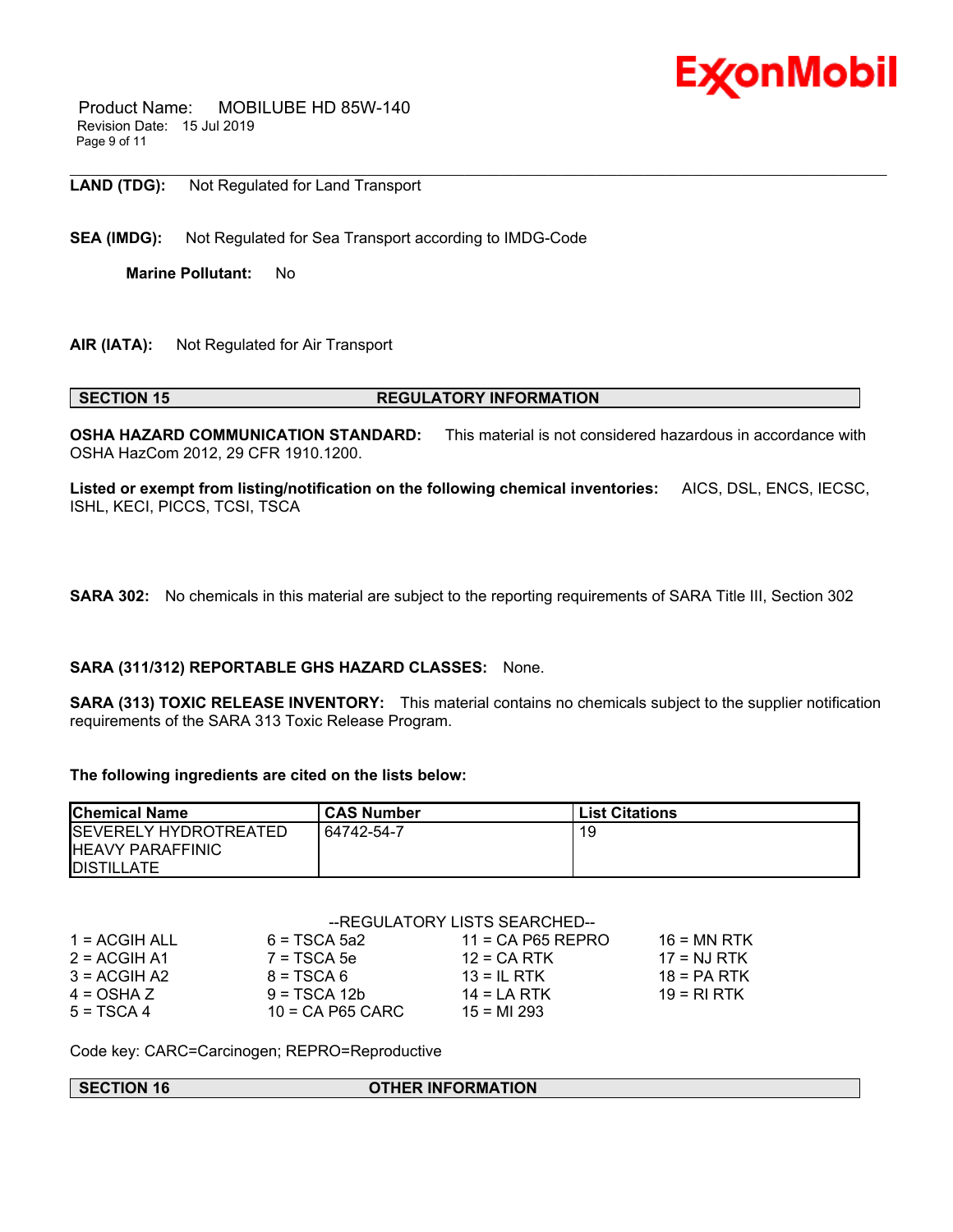

 Product Name: MOBILUBE HD 85W-140 Revision Date: 15 Jul 2019 Page 10 of 11

N/D = Not determined, N/A = Not applicable

**KEY TO THE H-CODES CONTAINED IN SECTION 3 OF THIS DOCUMENT (for information only):**

H227: Combustible liquid; Flammable Liquid, Cat 4

H302: Harmful if swallowed; Acute Tox Oral, Cat 4

H304: May be fatal if swallowed and enters airways; Aspiration, Cat 1

H314(1B): Causes severe skin burns and eye damage; Skin Corr/Irritation, Cat 1B

H317: May cause allergic skin reaction; Skin Sensitization, Cat 1

H318: Causes serious eye damage; Serious Eye Damage/Irr, Cat 1

H335: May cause respiratory irritation; Target Organ Single, Resp Irr

H373: May cause damage to organs through prolonged or repeated exposure; Target Organ, Repeated, Cat 2

\_\_\_\_\_\_\_\_\_\_\_\_\_\_\_\_\_\_\_\_\_\_\_\_\_\_\_\_\_\_\_\_\_\_\_\_\_\_\_\_\_\_\_\_\_\_\_\_\_\_\_\_\_\_\_\_\_\_\_\_\_\_\_\_\_\_\_\_\_\_\_\_\_\_\_\_\_\_\_\_\_\_\_\_\_\_\_\_\_\_\_\_\_\_\_\_\_\_\_\_\_\_\_\_\_\_\_\_\_\_\_\_\_\_\_\_\_\_

H400: Very toxic to aquatic life; Acute Env Tox, Cat 1

H401: Toxic to aquatic life; Acute Env Tox, Cat 2

H402: Harmful to aquatic life; Acute Env Tox, Cat 3

H410: Very toxic to aquatic life with long lasting effects; Chronic Env Tox, Cat 1

H411: Toxic to aquatic life with long lasting effects; Chronic Env Tox, Cat 2

H412: Harmful to aquatic life with long lasting effects; Chronic Env Tox, Cat 3

#### **THIS SAFETY DATA SHEET CONTAINS THE FOLLOWING REVISIONS:**

Composition: Component Table information was modified.

Section 01: Company Mailing Address information was modified.

Section 01: Product Code information was modified.

Section 09: Relative Density information was modified.

Section 09: Vapor Pressure information was added.

Section 11: Other Health Effects information was modified.

Section 12: information was modified.

Section 15: List Citations Table information was modified.

Section 15: National Chemical Inventory Listing information was modified.

Section 15: SARA (311/312) REPORTABLE GHS HAZARD CLASSES information was added.

Section 15: SARA (311/312) REPORTABLE HAZARD CATEGORIES information was deleted.

Section 16: HCode Key information was modified.

The information and recommendations contained herein are, to the best of ExxonMobil's knowledge and belief, accurate and reliable as of the date issued. You can contact ExxonMobil to insure that this document is the most current available from ExxonMobil. The information and recommendations are offered for the user's consideration and examination. It is the user's responsibility to satisfy itself that the product is suitable for the intended use. If buyer repackages this product, it is the user's responsibility to insure proper health, safety and other necessary information is included with and/or on the container. Appropriate warnings and safe-handling procedures should be provided to handlers and users. Alteration of this document is strictly prohibited. Except to the extent required by law, republication or retransmission of this document, in whole or in part, is not permitted. The term, "ExxonMobil" is used for convenience, and may include any one or more of ExxonMobil Chemical Company, Exxon Mobil Corporation, or any affiliates in which they directly or indirectly hold any interest.

-----------------------------------------------------------------------------------------------------------------------------------------------------

-----------------------------------------------------------------------------------------------------------------------------------------------------

Internal Use Only MHC: 0B, 0B, 0, 0, 0, 0

DGN: 2005540XUS (1024560)